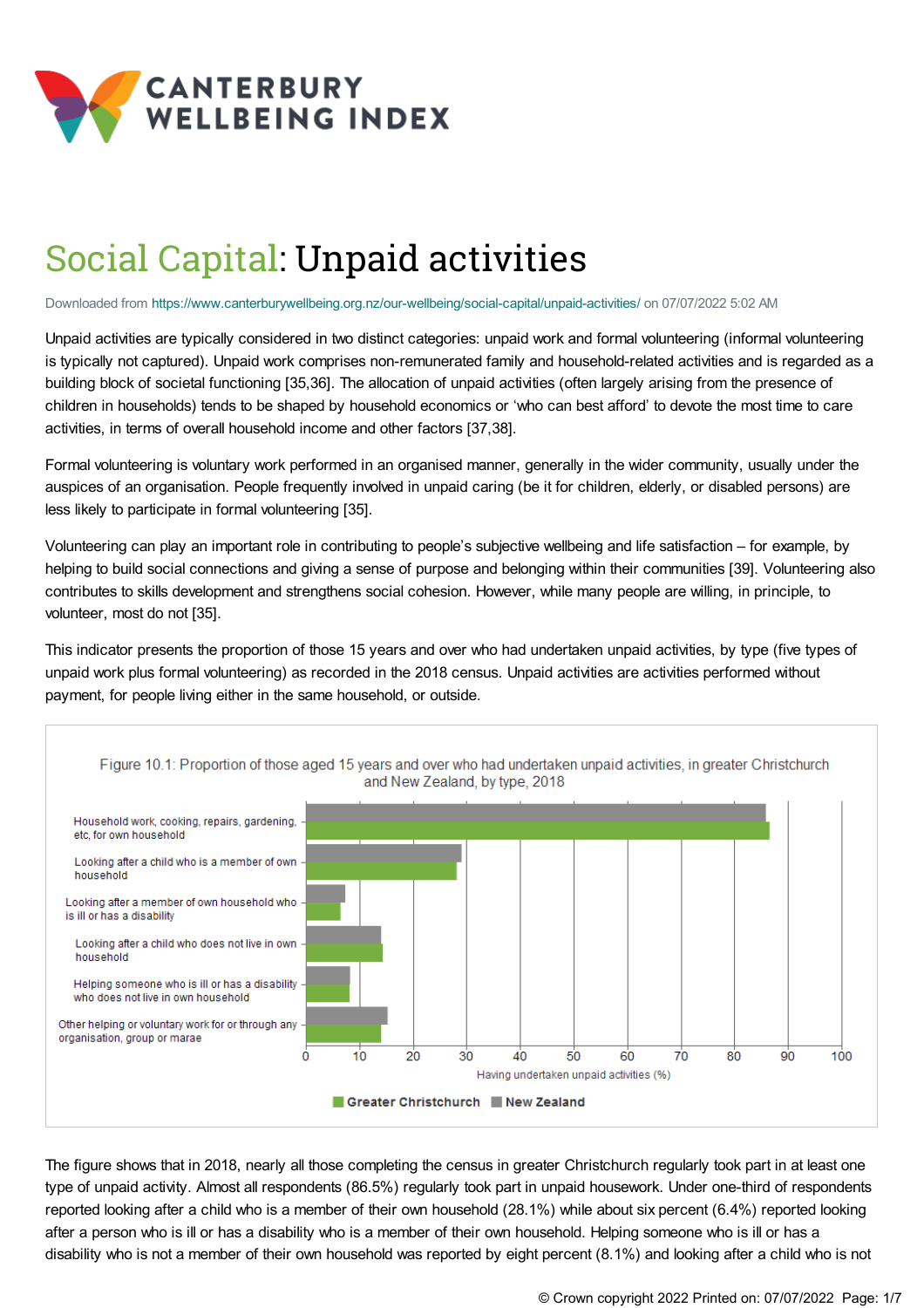a member of their own household was reported by just over fourteen percent (14.3%). Fourteen percent of greater Christchurch respondents indicated that they took part in helping or voluntary work, for or through any organisation, group or marae. The responses for greater Christchurch were similar to those for New Zealand overall across all of the activity types.

# **Breakdown by Territorial Authority**



The figure shows that in 2018, the proportions of census respondents who had undertaken unpaid activities, were similar for Christchurch City, Selwyn District, and Waimakariri District, for each activity type.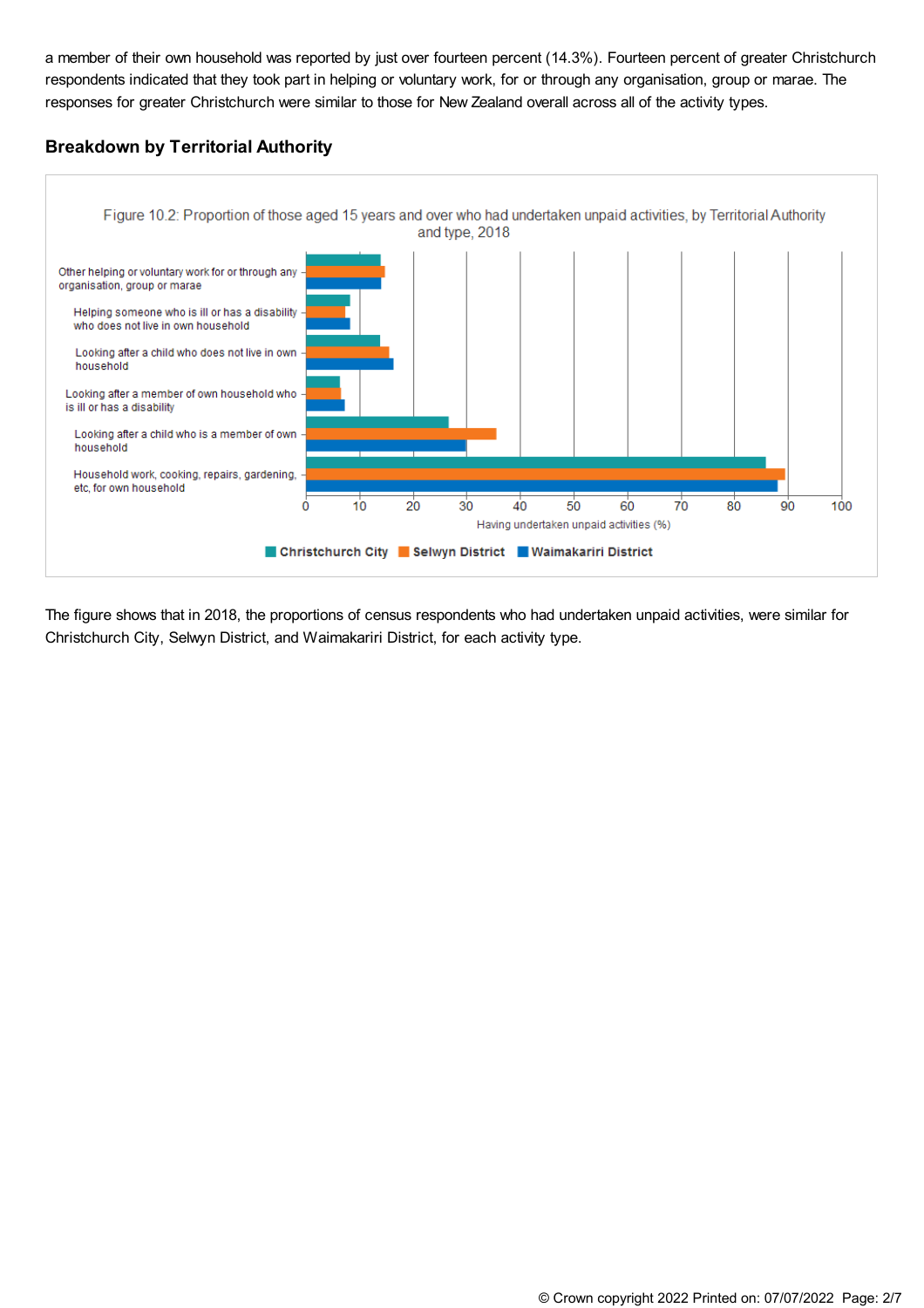# **Breakdown by ethnicity**



The figure shows that in 2018, the proportions of census respondents who had undertaken unpaid activities, were generally similar for the European, Māori, Pacific, and 'Other' ethnic groups in greater Christchurch. Two notable differences by ethnicity and type of activity were 'looking after a child who does not live in own household' (Māori 20.2%; European 15.6%) and 'looking after a child who is a member of own household' (Māori 36.9%; Pacific 38.2%; European 27.6%).

Respondents who identified as Asian, appear less likely to report engaging in unpaid work, across all activity types with the exception of looking after a child who is a member of own household, compared with the other groups (statistical significance testing was not applied to these data).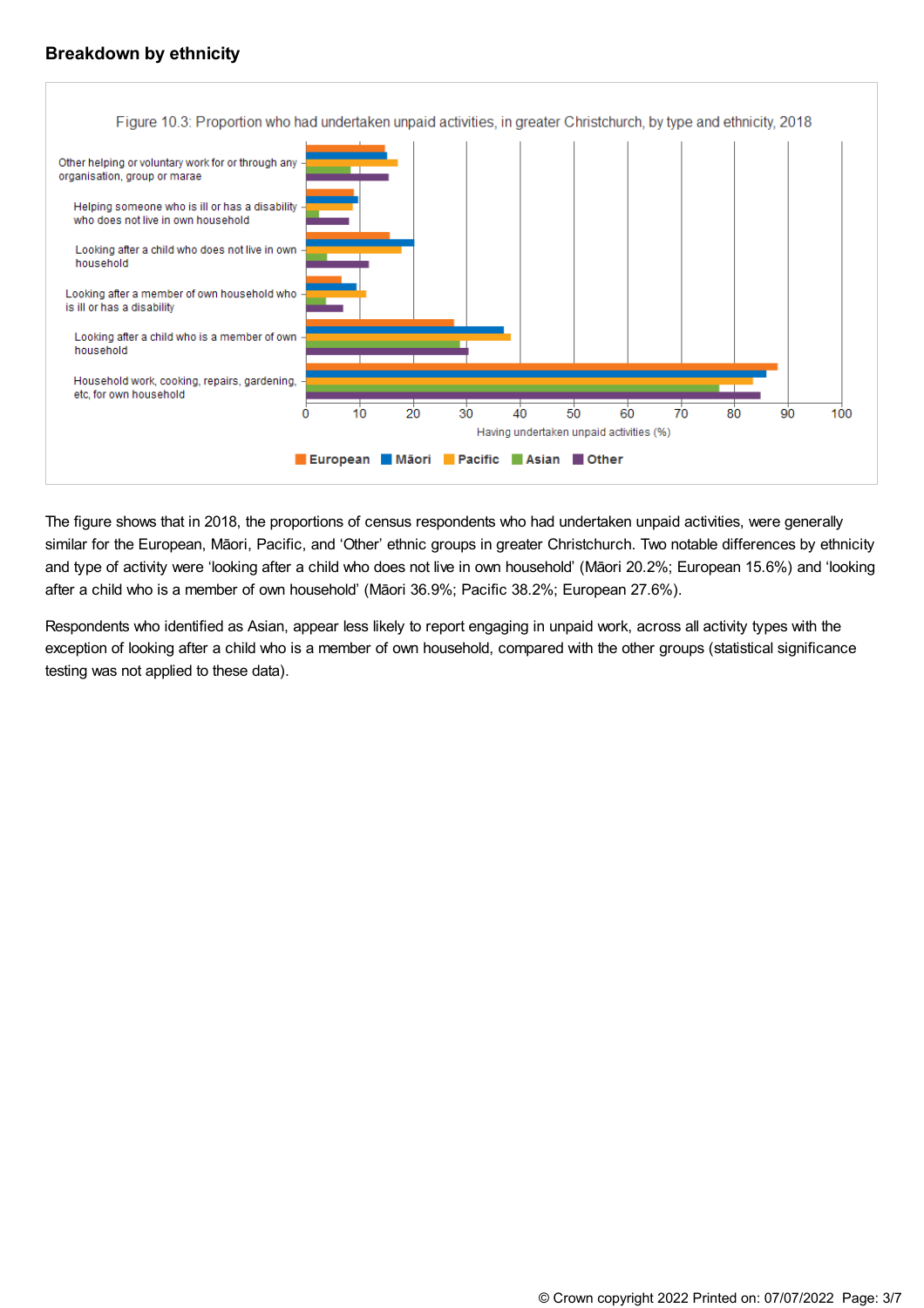# **Breakdown by age**



The figure shows two different patterns for unpaid activities, by age group, in 2018. Firstly, for unpaid activities within the household, the proportions of those respondents 15 years and over who had undertaken these activities were highest in the middle age bands (25 to 34 years, 35 to 49 years, and 60 to 64 years) and lowest for the 15 to 24 years (youngest) and 65+ years (oldest) age groups. Secondly, for the activities outside of the household (such as traditional volunteering), the proportions of those respondents reporting having undertaken these types of unpaid activities generally increased with each age band (a positive association between age and volunteering).

## **Breakdown by gender**



The figure shows that females in greater Christchurch are more likely than males to undertake unpaid activities, with higher rates of participation in every activity type. The largest difference is for looking after a child who does not live in own household (females 18.3%; males 10.0%).

## **Data Sources**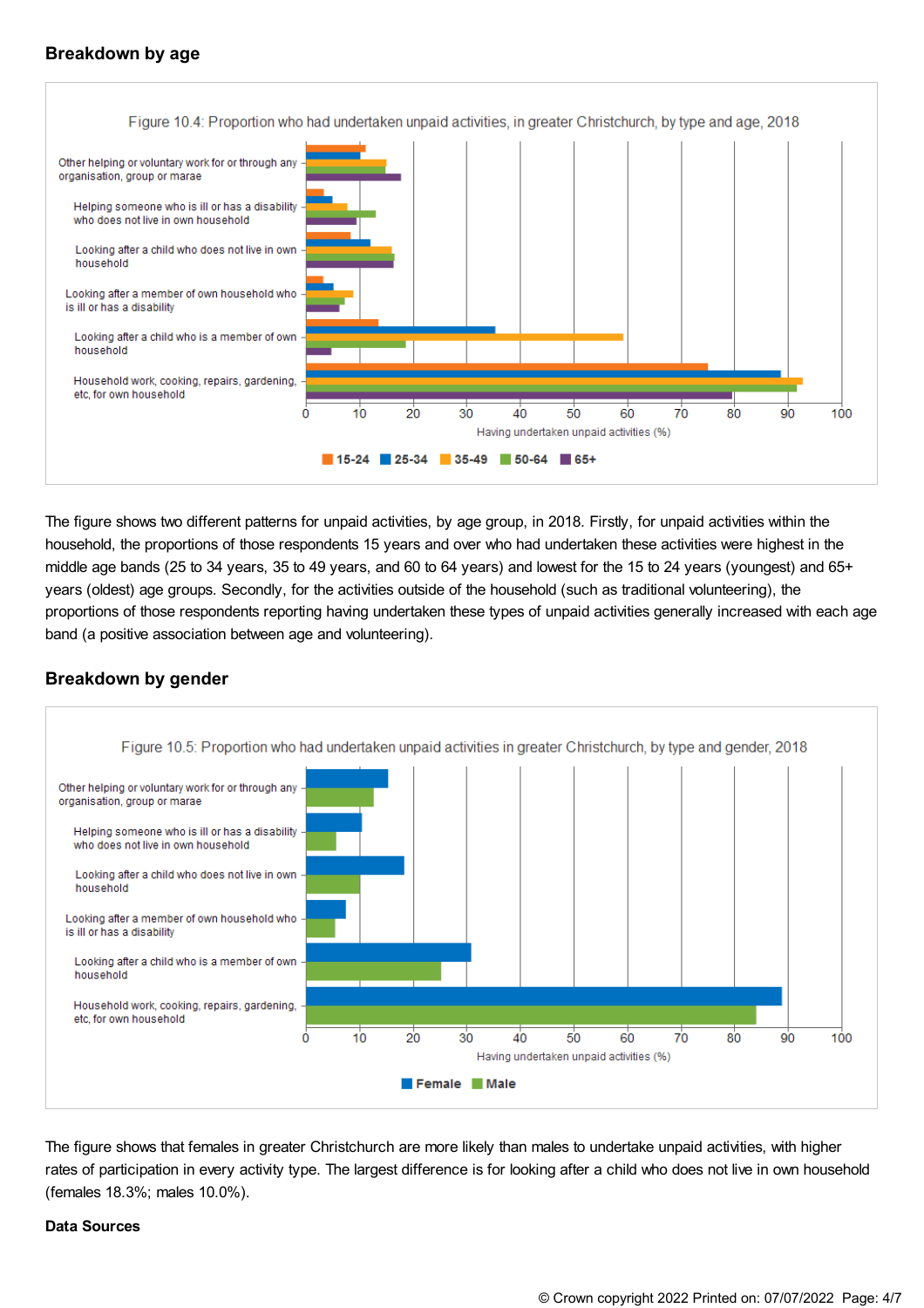#### **Source:** Statistics New Zealand.

**Survey/data set:** Census of Population and Dwellings. Access publicly available data from the Statistics NZ website [http://nzdotstat.stats.govt.nz/wbos/Index.aspx?\\_ga=2.74024852.706492025.1596487479-962330583.1594854687](http://nzdotstat.stats.govt.nz/wbos/Index.aspx?_ga=2.74024852.706492025.1596487479-962330583.1594854687) **Source data frequency:** Census conducted every 5 years.

Metadata for this indicator is available at [https://www.canterburywellbeing.org.nz/our-wellbeing/index-data](https://www.canterburywellbeing.org.nz/our-wellbeing/site-information/index-data)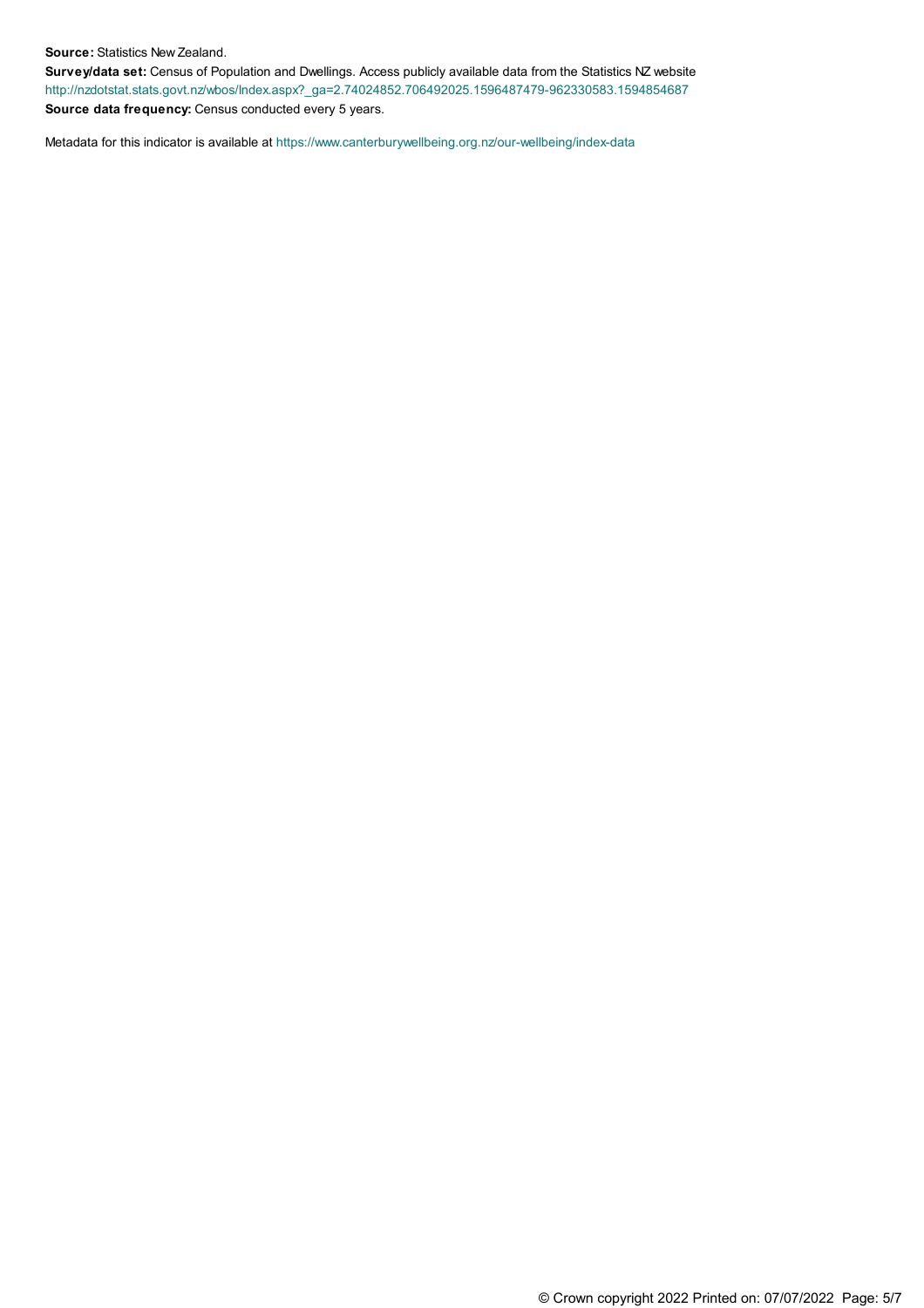### This is the full reference list for **Social Capital**.

- Putnam RD, Leonardi R, Nanenetti R (1993) *Making democracy work: civic traditions in modern Italy*. Princeton, NJ: Princeton University **1** Press.
- **2** Rocco L, Suhrcke M (2012) *Is social capital good for health? A European perspective*. Copenhagen: WHO Regional Office for Europe.
- Islam MK, Merlo J, Kawachi I, Lindström M, Gerdtham U-G (2006) Social capital and health: Does egalitarianism matter? A literature review. **3** *International Journal for Equity in Health* 5: 3.
- **4** Scheffler RM, Brown TT (2008) Social capital, economics, and health: new evidence. *Health Econ Policy Law* 3: 321-331.
- d'Hombres B, Rocco L, Suhrcke M, McKee M (2010) Does social capital determine health? Evidence from eight transition countries. *Health* **5** *Econ* 19: 56-74.
- **6** Folland S (2007) Does "community social capital" contribute to population health? *Social Science and Medicine* 64: 2342–2354.
- **7** Syme SL (2000) Foreword. In: Berkman LF, Kawachi I, editors. Social epidemiology. New York: Oxford. pp. ix-xii.
- Browning CR, Cageny KA (2003) Moving beyond poverty: neighborhood structure, social processes and health. *J Health Soc Behav* 44: **8** 552-571.
- **9** McMillan DW (1996) Sense of community. *Journal of Community Psychology* 24: 315-325.
- 10 Sonn CC, Fisher AT (2005) Immigrant Adaptation: Complicating our understanding of responses to intergroup experiences. In: Nelson G, Prilleltensky I, editors. *Community Psychology: In pursuit of liberation and wellbeing.* London, UK: McMillan, Palgrave. pp. 348-363.
- **11** Gusfield JR (1975) *The community: A critical response*. New York: Harper Colophon.
- **12** Sarason SB (1986) The emergence of a conceptual center. *Journal of Community Psychology* 14: 405-407.
- **13** Pinker S (2015) *The village effect: Why face-to-face contact matters*. London: Atlantic Books.
- **14** Thoits PA (1995) Stress, coping, and social support processes: where are we? What next? *J Health Soc Behav* Spec: 53-79.
- 15 Haber M, Cohen J, Lucas T, Baltes B (2007) The relationship Between Self-Reported Received and Perceived Social Support: A Meta-Analytic Review. *American journal of community psychology* 39: 133-144.
- 16 Berkman LF, Syme SL (1979) Social networks, host resistance, and mortality: a nine-year follow-up study of Alameda County residents. *Am J Epidemiol.* 109: 186-204. doi: 110.1093/oxfordjournals.aje.a112674.
- **17** Thoits PA (2011) Mechanisms Linking Social Ties and Support to Physical and Mental Health. *J Health Soc Behav* 52: 145-161.
- 18 Uchino BN, Bowen K, Carlisle M, Birmingham W (2012) Psychological pathways linking social support to health outcomes: a visit with the "ghosts" of research past, present, and future. *Social science & medicine (1982)* 74: 949-957.
- **19** Cohen S, Wills TA (1985) Stress, social support, and the buffering hypothesis. *Psychol Bull.* 98: 310-357.
- Uchino B (2006) Social Support and Health: A Review of Physiological Processes Potentially Underlying Links to Disease Outcomes. **20** *Journal of behavioral medicine* 29: 377-387.
- **21** Schonfeld IS (1991) Dimensions of functional social support and psychological symptoms. *Psychological Medicine* 21: 1051-1060.
- **22** Ministry of Social Development (2016) *The Social Report 2016: Te pūrongo oranga tangata*. Wellington: Ministry of Social Development.
- Ateca-Amestoy V (2011) Leisure and subjective well-being. In: Cameron S, editor. *Handbook on the economics of leisure.* Cheltenham: **23** Edward Elgar. pp. 52–76.
- **24** Throsby D (2001) *Economics and culture.* Cambridge: Cambridge University Press.
- 25 Aked J, Marks N, Cordon C, Thompson S (2008) Five Ways to Wellbeing: A report presented to the Foresight Project on communicating *the evidence base for improving people's well-being*. London: New Economics Foundation.
- 26 Arts Council England (2012) Measuring the economic benefits of arts and culture: practical guidance on research methodologies for arts *and cultural organisations*: Arts Council England.
- **27** Wheatley D, Bickerton C (2017) Subjective well-being and engagement in arts, culture and sport. *Journal of Cultural Economics* 41: 23-45.